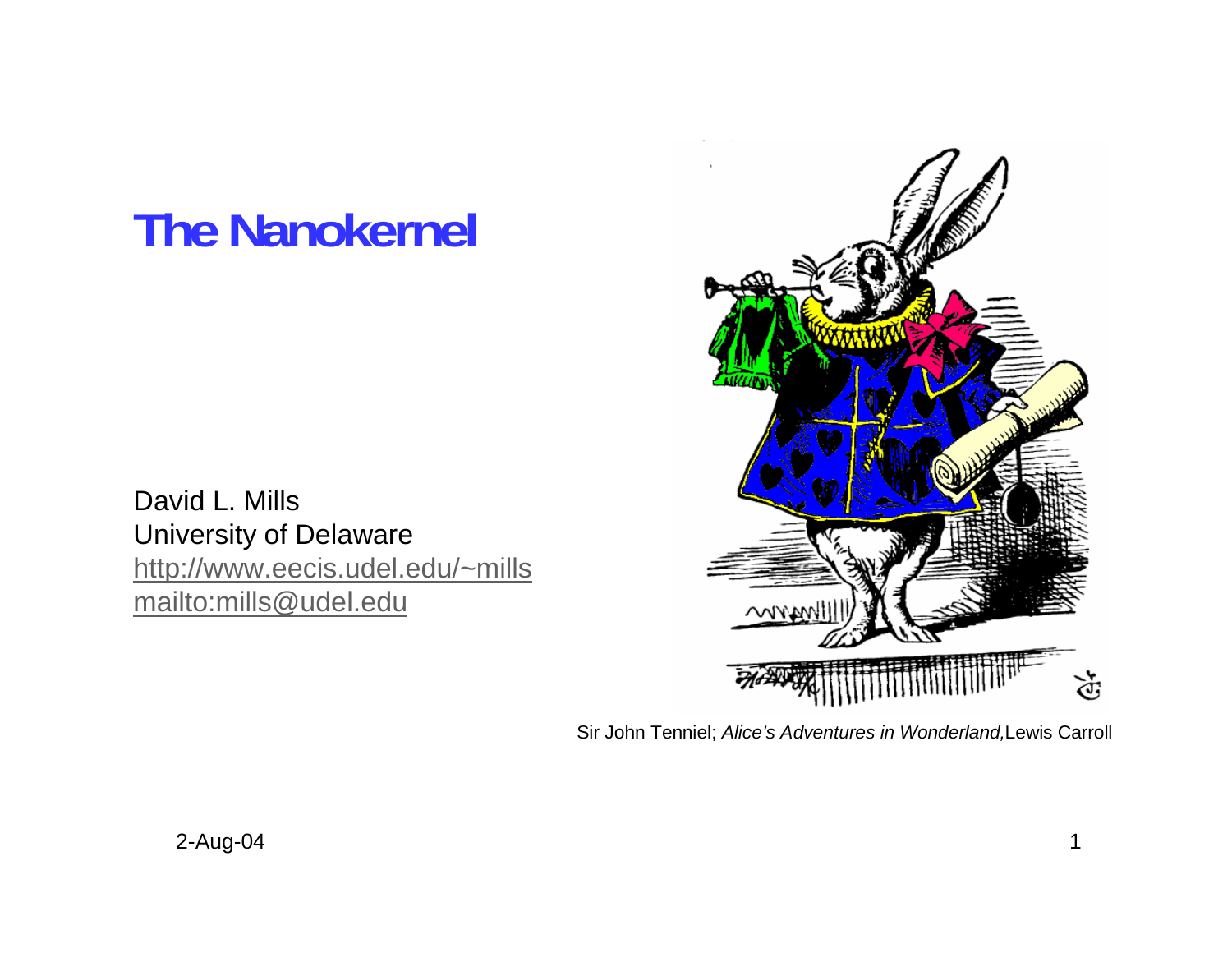## **Going faster and faster**



- O Observing that
	- PC and workstation processor clock rates approaching and exceeding 1 GHz are becoming widely deployed
	- 10-Mb Ethernets have been replaced by 100-MHz Ethernets and these are now being replaced by 1-GHz Ethernets
	- 1.5-Mb Internet links have been replaced by 43-Mb links and these are being replaced by 155-Mb OC-3 links and soon 2.4-Gb OC-48 links
- O And further that
	- Timekeeping expectations have been typically tens of milliseconds on a WAN and low milliseconds on a LAN
	- Timekeeping ambitions for some applications are in the tens of microseconds on a modern workstation
- O We conclude that
	- Accuracy expectations can be considerably improved by moving the clock discipline code from user space to the kernel and, where available, precision synchronization sources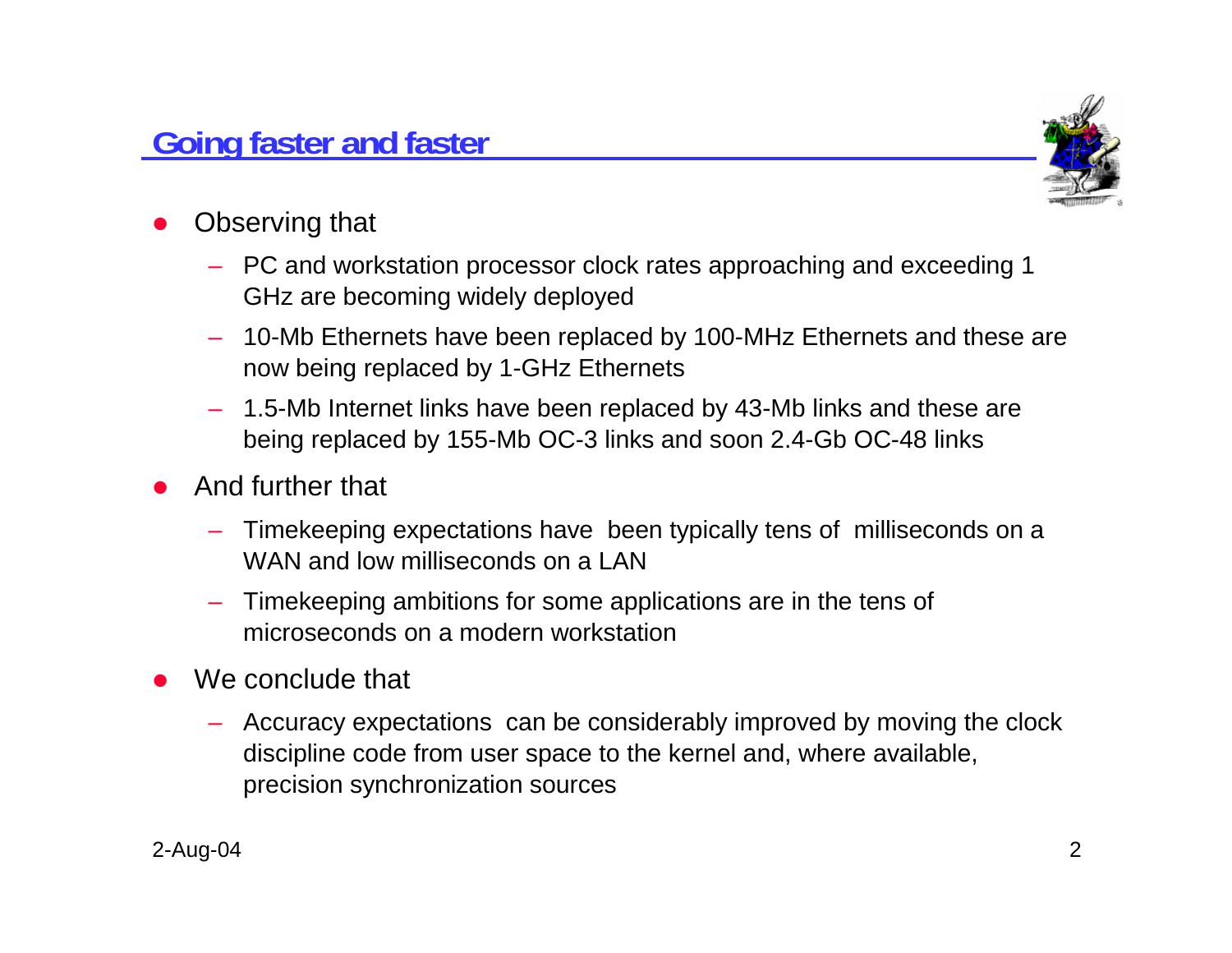

- O NTP Version 3 was first used in 1992 in a rambunctious Internet of congested links and 25-MHz workstations
- NTP Version 4 architecture, protocol and algorithms have been evolved for gigabit networks and gigahertz computers
	- Improved clock models which accurately predict the phase and frequency noise for each synchronization source and network path
	- Engineered algorithms which reduce the impact of delay spikes and oscillator wander while speeding up initial convergence
	- Redesigned clock discipline algorithm which can operate in frequency-lock, phase-lock and hybrid modes
- O But, the Unix time adjustment primitive prevents further improvement to the ambition of a few microseconds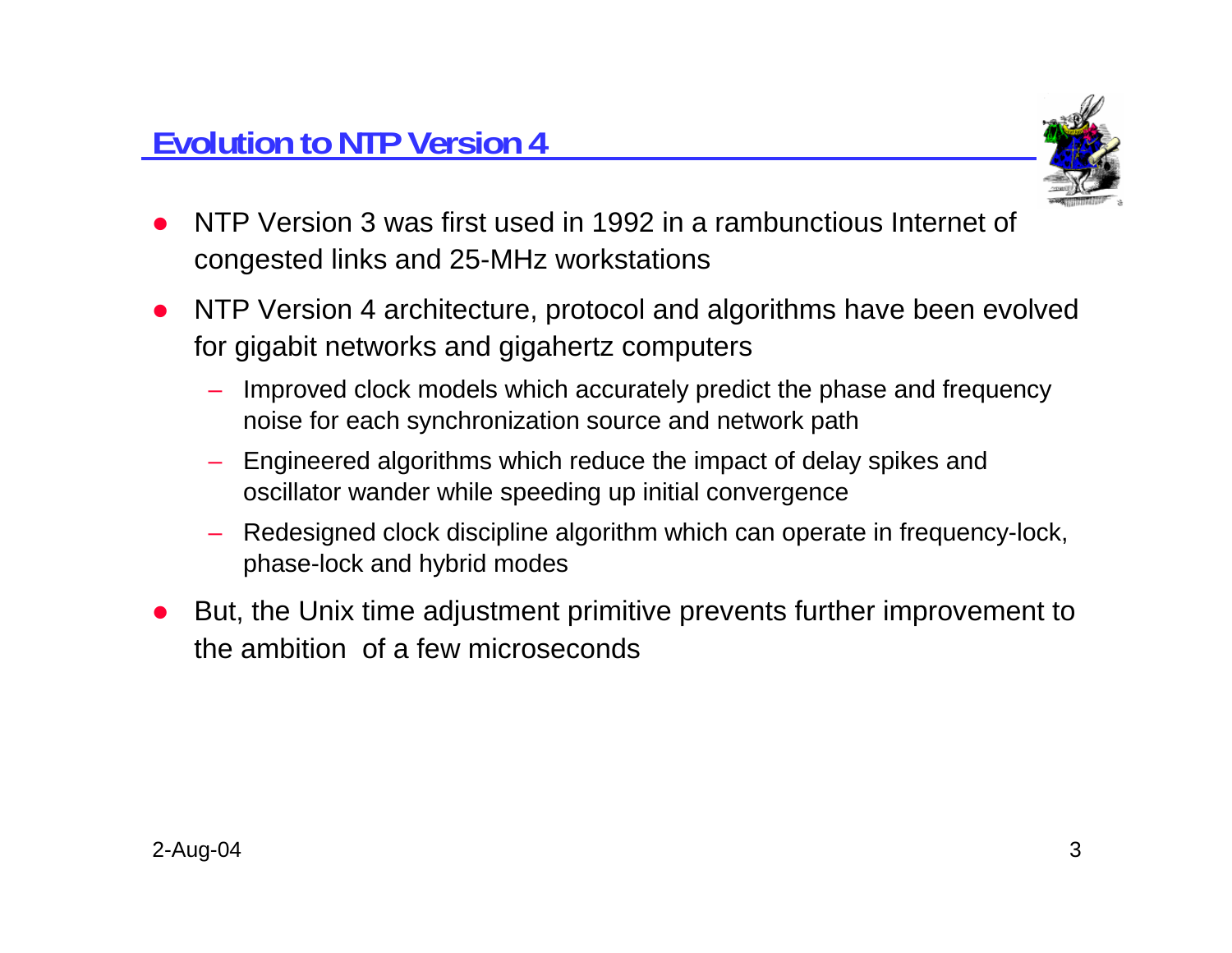

- O The discipline needs to steer the frequency over the range *±S*, but the intrinsic clock frequency error is  $\varphi$
- O Unix adjtime() slews frequency at rate *R* <sup>−</sup> ϕ PPM beginning at *A*
- O Slew continues to *B*, depending on the programmed frequency steer
- O Offset continues to *C* with frequency offset due to error ϕ
- O The net error with zero steering is  $\varepsilon$ , which can be several hundred  $\mu$ s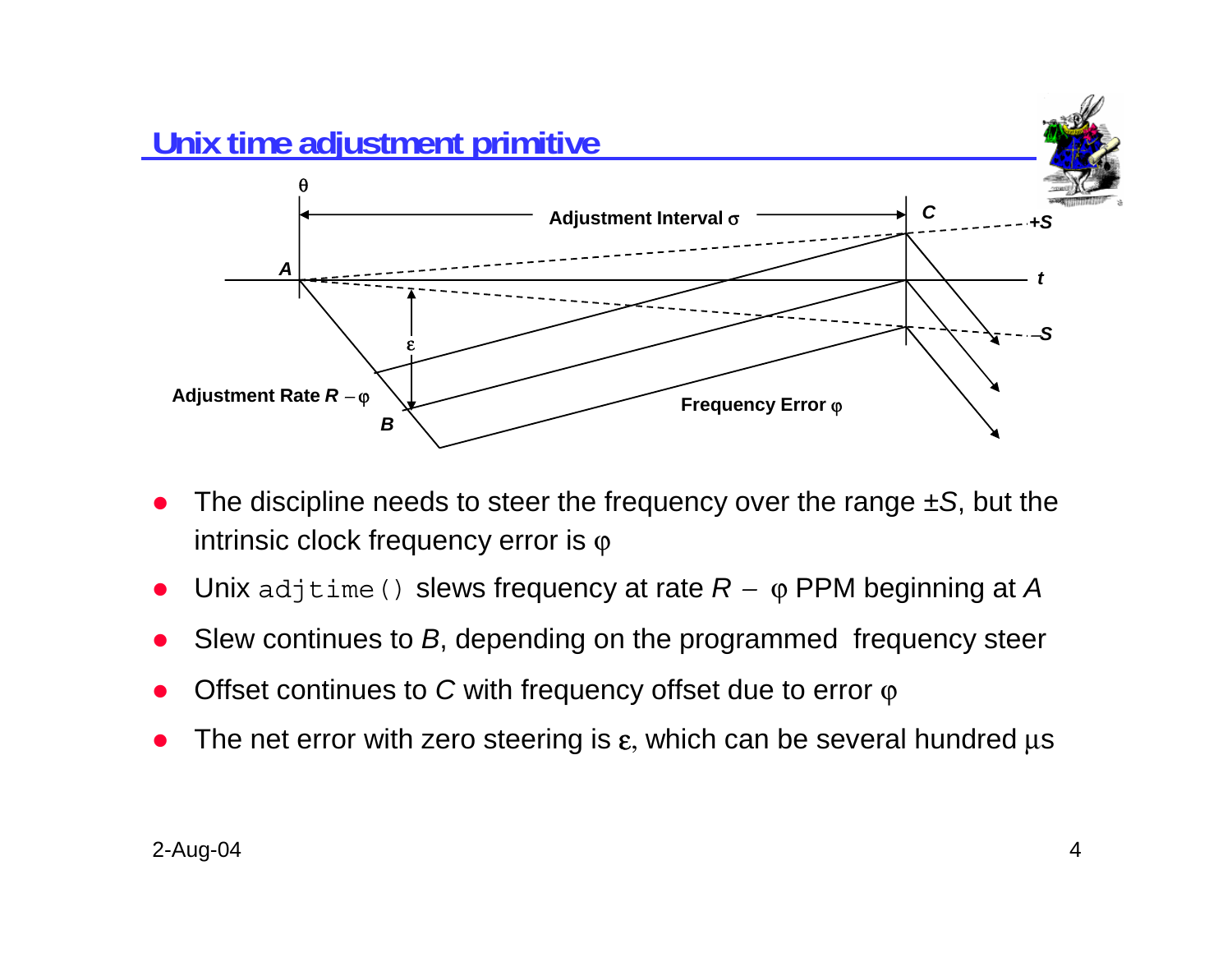

2-Aug-04 5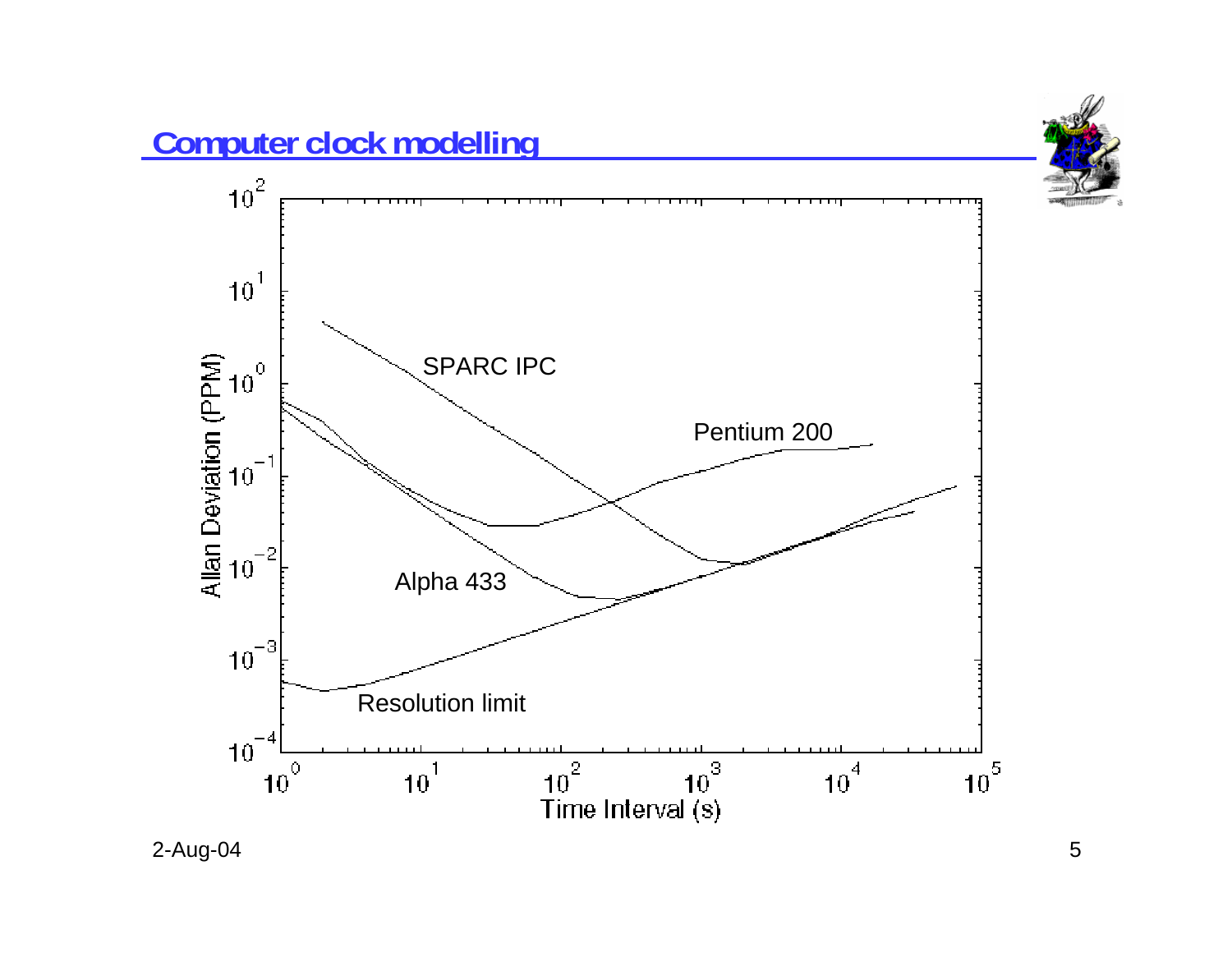

| System                  | <b>Resolution</b> | Precision       | <b>Stability</b> | X<br>Intercept  | У<br>Intercept      | Range *                |
|-------------------------|-------------------|-----------------|------------------|-----------------|---------------------|------------------------|
| <b>SPARC IPC</b>        | 1000 ns           | 1000 ns         | good             | 2000 s          | .01<br><b>PPM</b>   | $600 -$<br>5000 s      |
| Pentium 200             | 1 <sub>ns</sub>   | 5 <sub>ns</sub> | poor             | 50 <sub>s</sub> | .03<br><b>PPM</b>   | $10 -$<br>300 s        |
| Alpha 433               | 1 <sub>ns</sub>   | $2.3$ ns        | good             | 200 s           | .005<br><b>PPM</b>  | $50 -$<br>2000 s       |
| <b>Resolution limit</b> | 1 <sub>ns</sub>   | 1 <sub>ns</sub> | good             | 2s              | .0004<br><b>PPM</b> | 1 -<br>10 <sub>s</sub> |

\* For stability no worse than twice *y* intercept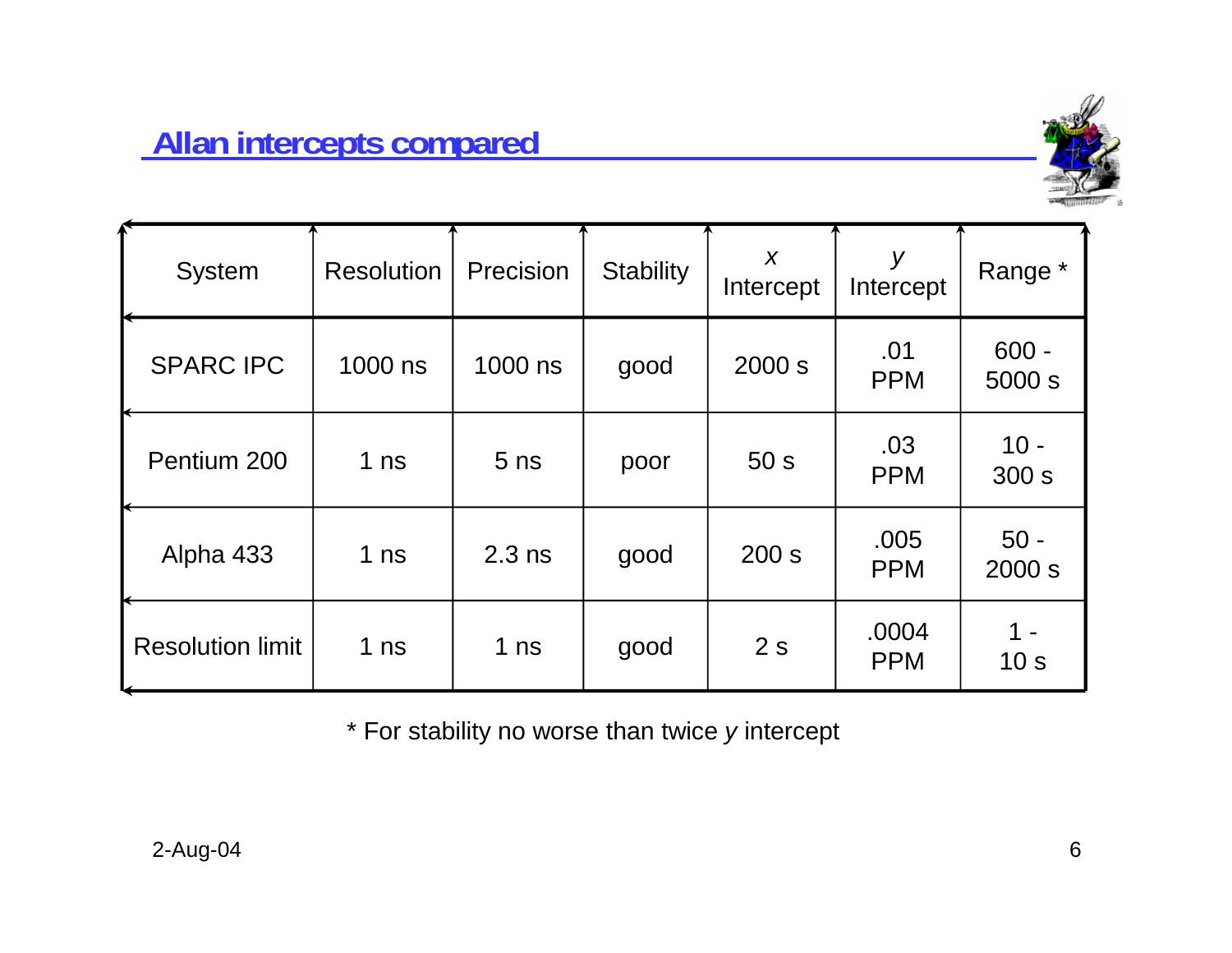

- O Type II, adaptive-parameter, hybrid phase/frequency-lock loop disciplines variable frequency oscillator (VFO) phase and frequency
- O • NTP daemon computes phase error  $V_d = \theta_r - \theta_o$  between source and VFO, then grooms samples to produce time update *Vs*
- O Loop filter computes phase *<sup>x</sup>* and frequency *y* corrections and provides new adjustments  $\boldsymbol{V_c}$  at 1-s intervals
- O VFO frequency is adjusted at each hardware tick interrupt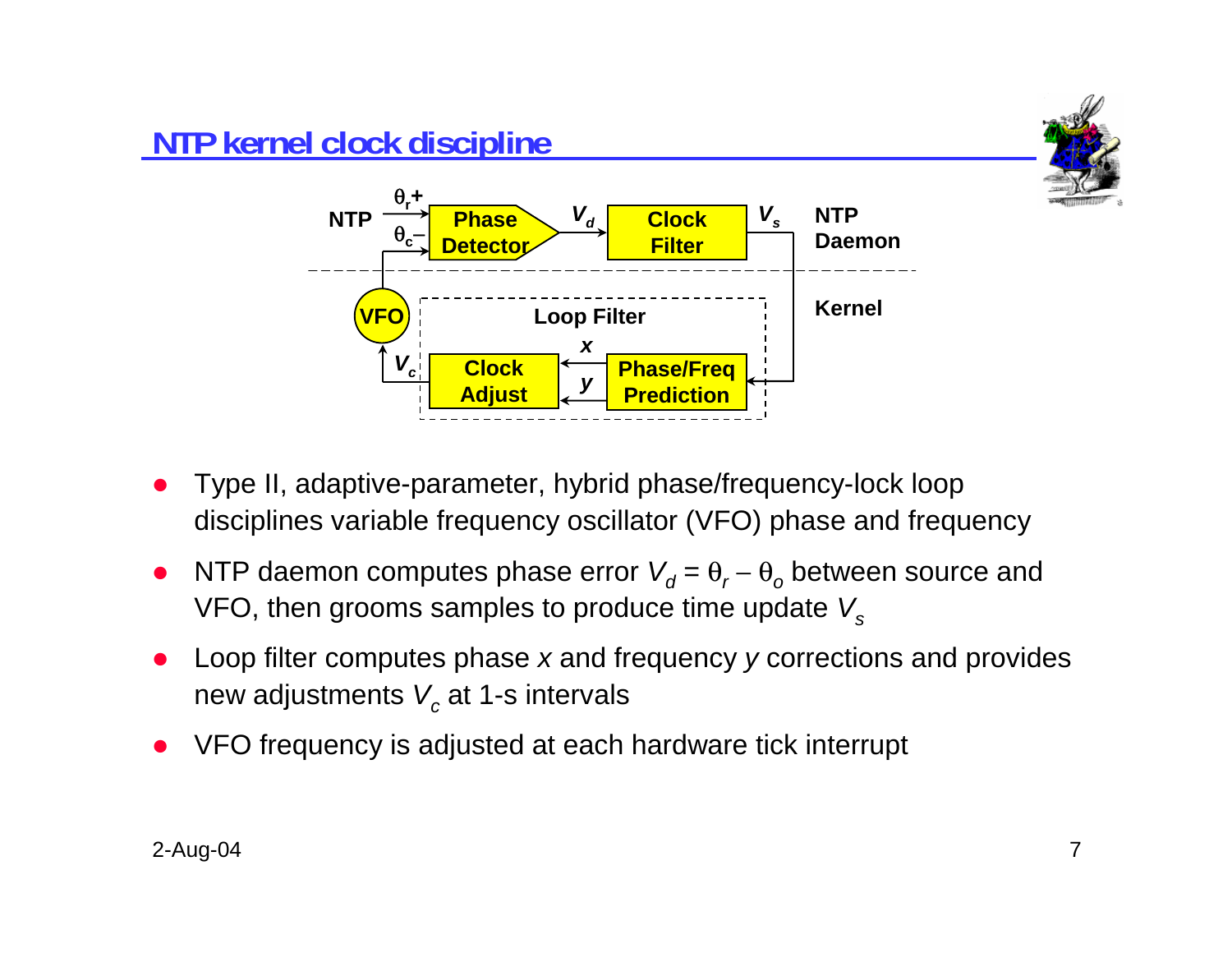



- $\bullet$  $\bullet\quad$   $V_{s}$  is the phase offset produced by the clock filter algorithm
- $\bullet$ *x* is the phase correction computed as a fraction of  $V_s$
- $\bullet$ •  $y_{FLL}$  is the frequency adjustment computed as the average of past frequency offsets
- $\bullet$  $\bullet$   $y_{PLL}$  is the frequency adjustment computed as the integral of past phase offsets
- $\bullet$  $y_{FLL}$  and  $y_{PLL}$  are combined according to weight factors determined by poll interval and Allan deviation characteristic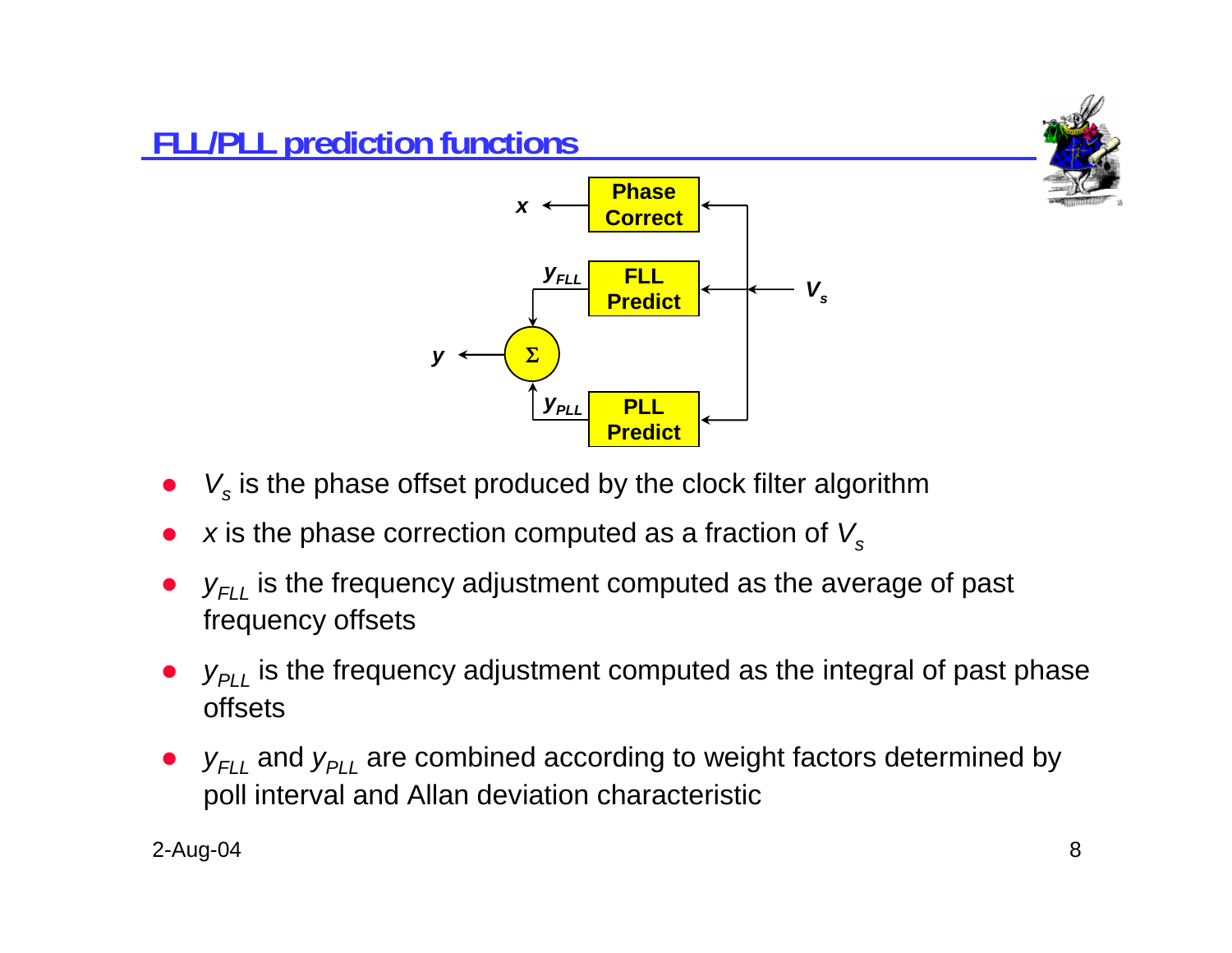## **Nanokernel architecture**





- O PLL/FLL discipline predicts phase *<sup>x</sup>* and frequency *y* at measurement intervals from 1 s to over one day
- O PPS discipline predicts phase and frequency at averaging intervals from 4 s to 256 s, depending on nominal Allan intercept
- O On overflow of the clock second, a new value is calculated for the tick interrupt adjustment
- $\bullet$ Tick adjustment is added to the system clock at every tick interrupt
- O Process cycle counter (PCC) used to interpolate microseconds or nanoseconds between tick interrupts

2-Aug-04 9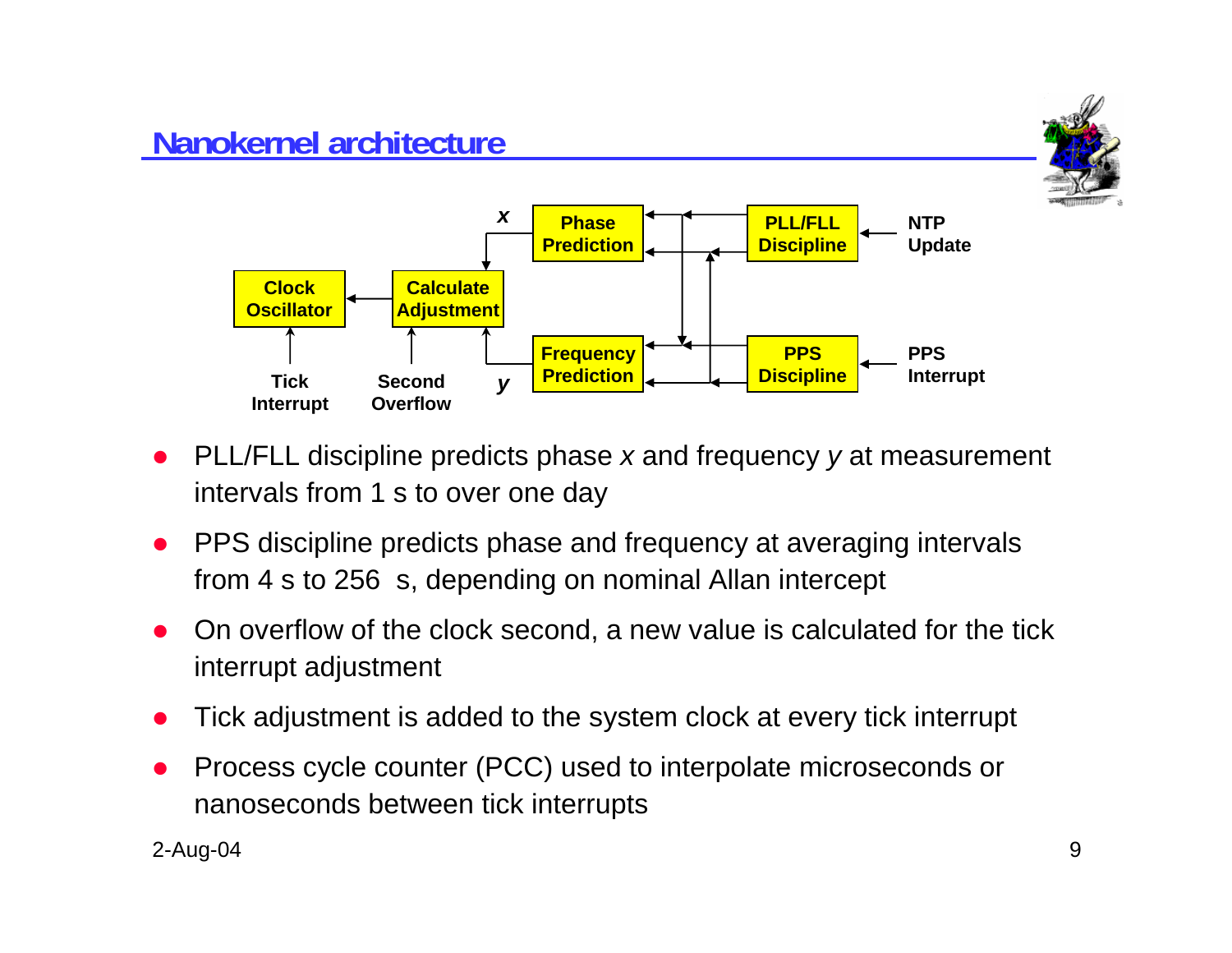

- O Phase and frequency disciplined separately - phase from system clock offset relative to second, frequency from process cycle counter (PCC)
- O Frequency discriminator rejects noise and incorrect frequency sources
- O Median filter rejects sample outlyers and provides error statistic
- O Range checks reject popcorn spikes in phase and frequency
- O Phase offsets exponentially averaged with variable time constant
- O Frequency offsets averaged over variable interval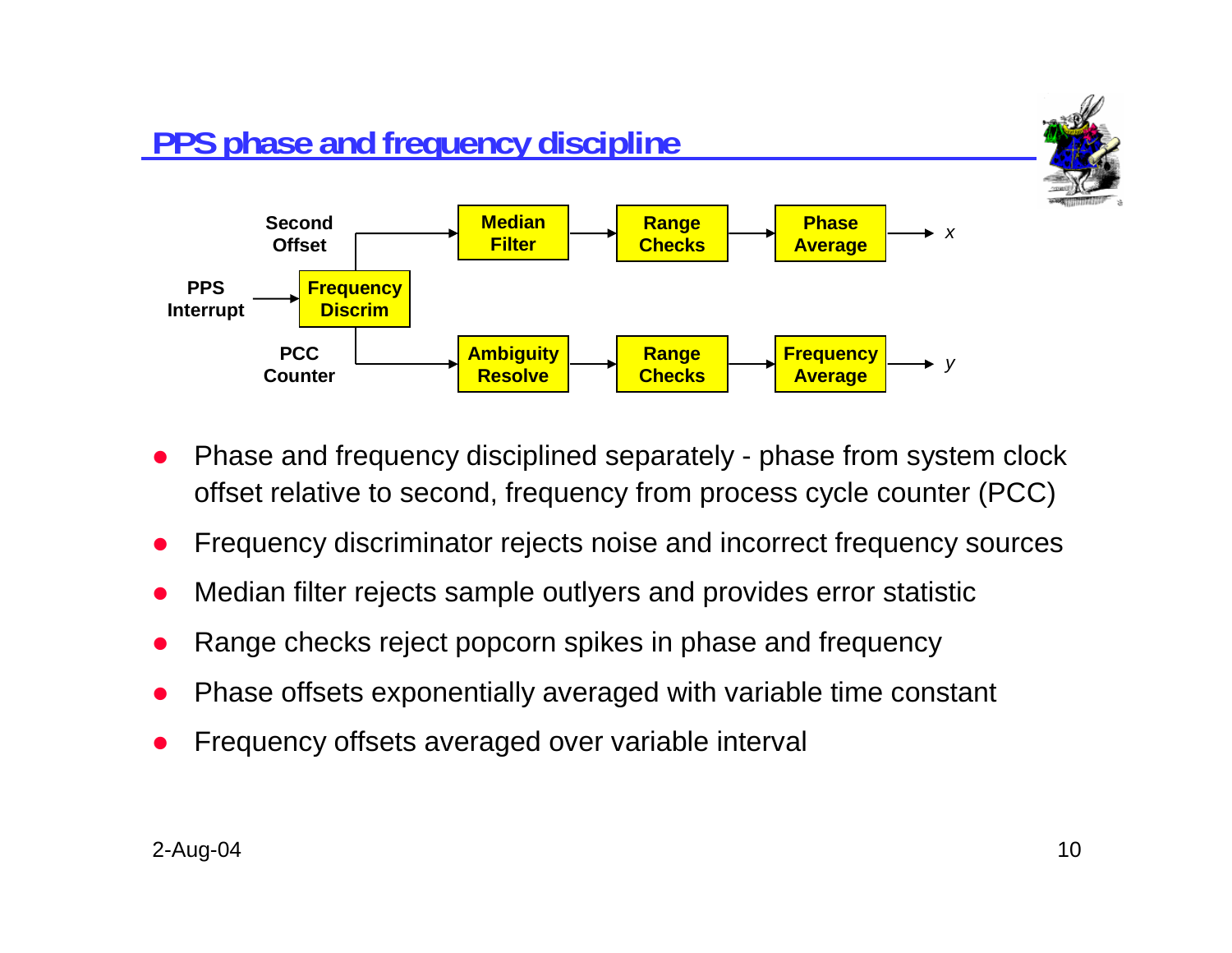

- O Hepzibah is a 400-MHz Pentium workstation with a GPS receiver
	- The PPS signal is connected via parallel port and modified driver
- O Rackety is a 25-MHz SPARC IPC dedicated NTP server with dual redundant GPS receivers and dual redundant WWVB receivers
	- $\bullet$  This machine has over 1000 clients causing a load of 15 packets/sec
	- The PPS signal is connected via serial port and modified driver
- O Churchy is a 433-MHz Alpha workstation with a GPS receiver
	- O This machine uses a SAW oscillator presumed spectrally pure
	- O The PPS signal is connected via serial port and modified driver
- O All machines accessed the PPS signal from a GPS receiver and a level converter where necessary
- O Experiments lasted one day with data collected by the NTP daemon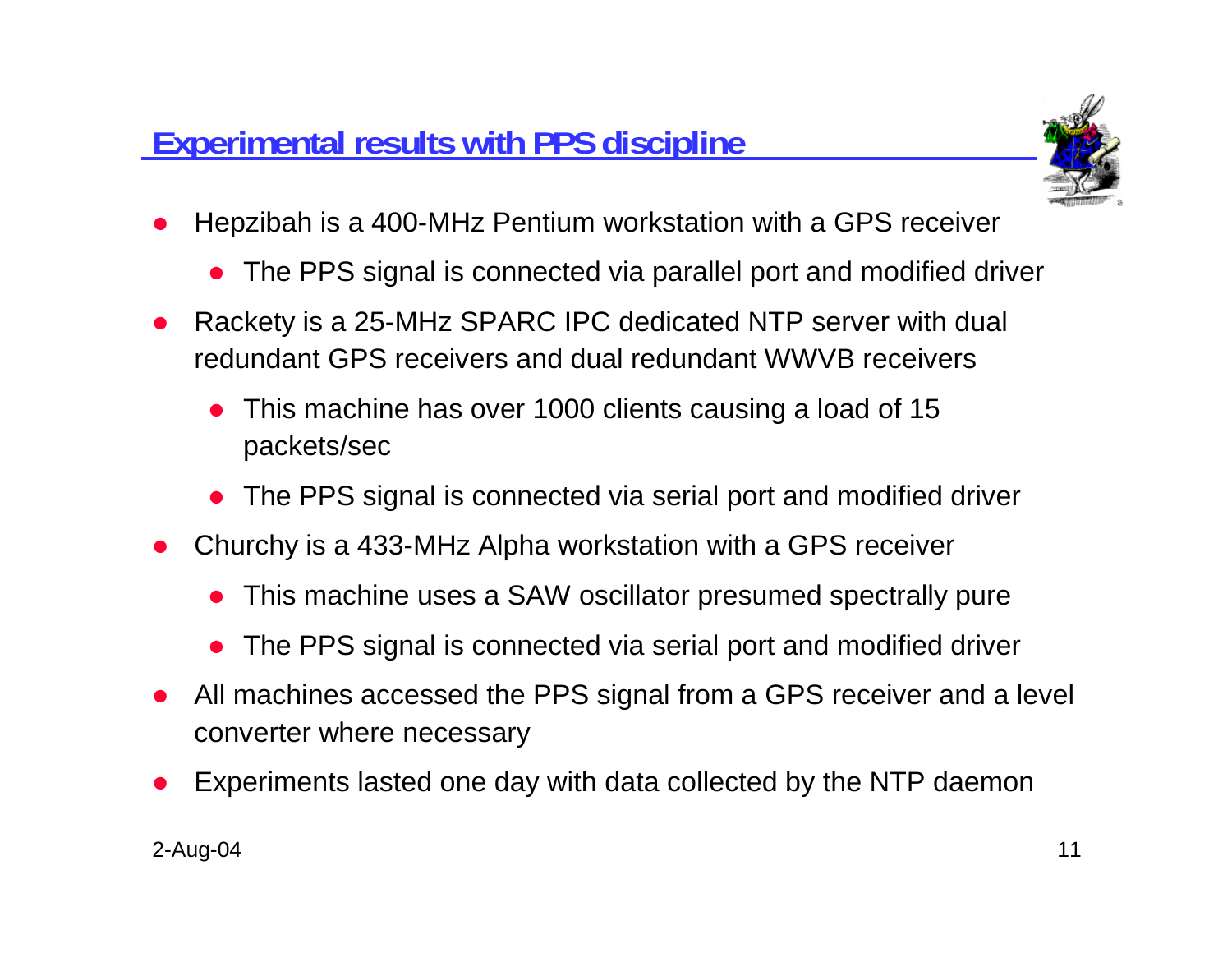

- O Jitter is presumed caused by interrupt latencies on the ISA bus
- 2-Aug-04 12 O We need to explain why the spikes are both positive and negative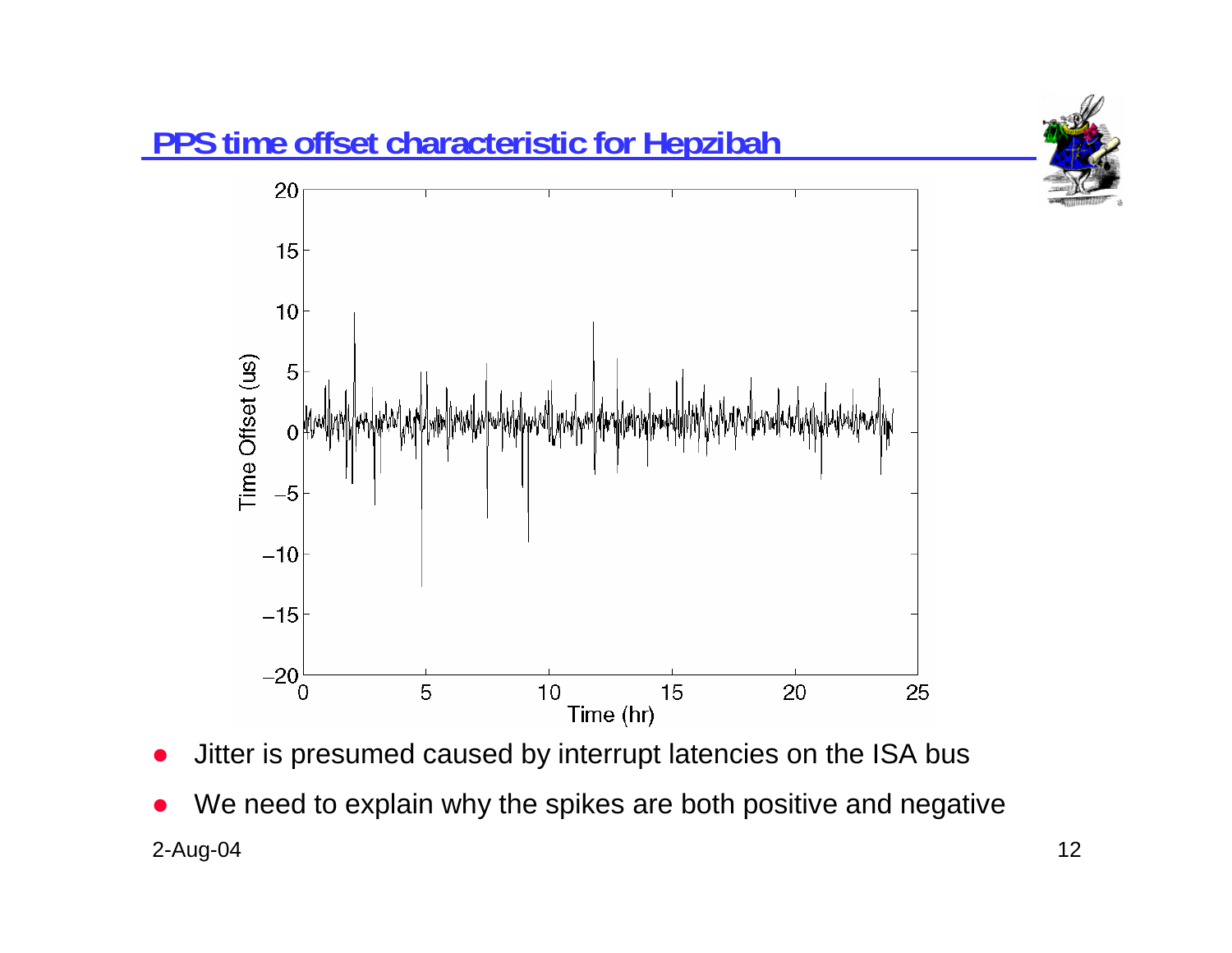

- O Jitter is presumed caused by interrupt latencies on the Sbus
- 2-Aug-04 13 O Large negative spikes reflect contention by the radios and network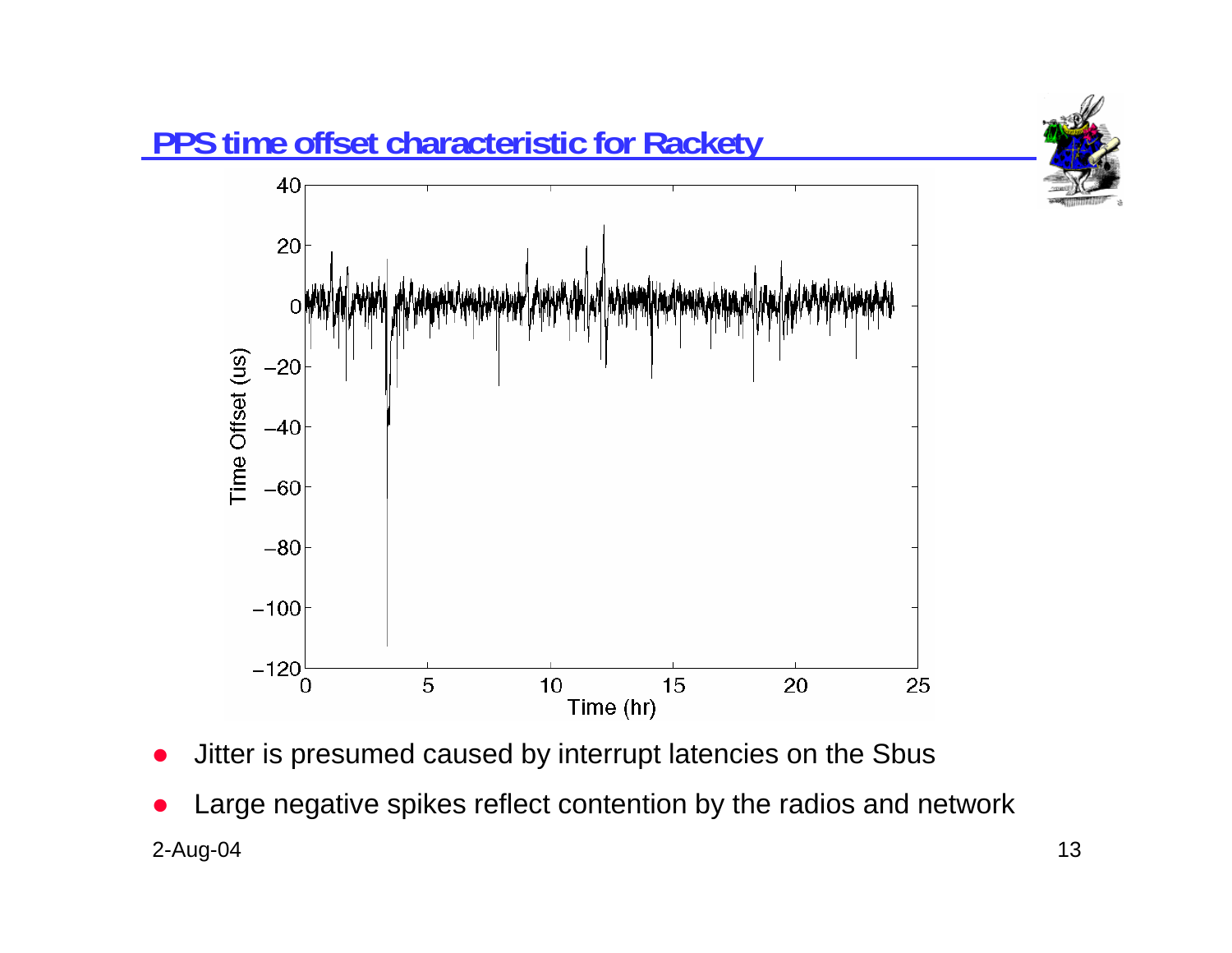

- O Jitter is presumed caused by interrupt latencies on the PCI bus
- 2-Aug-04 14 O High flicker noise may be due to SAW phase noise and no PLL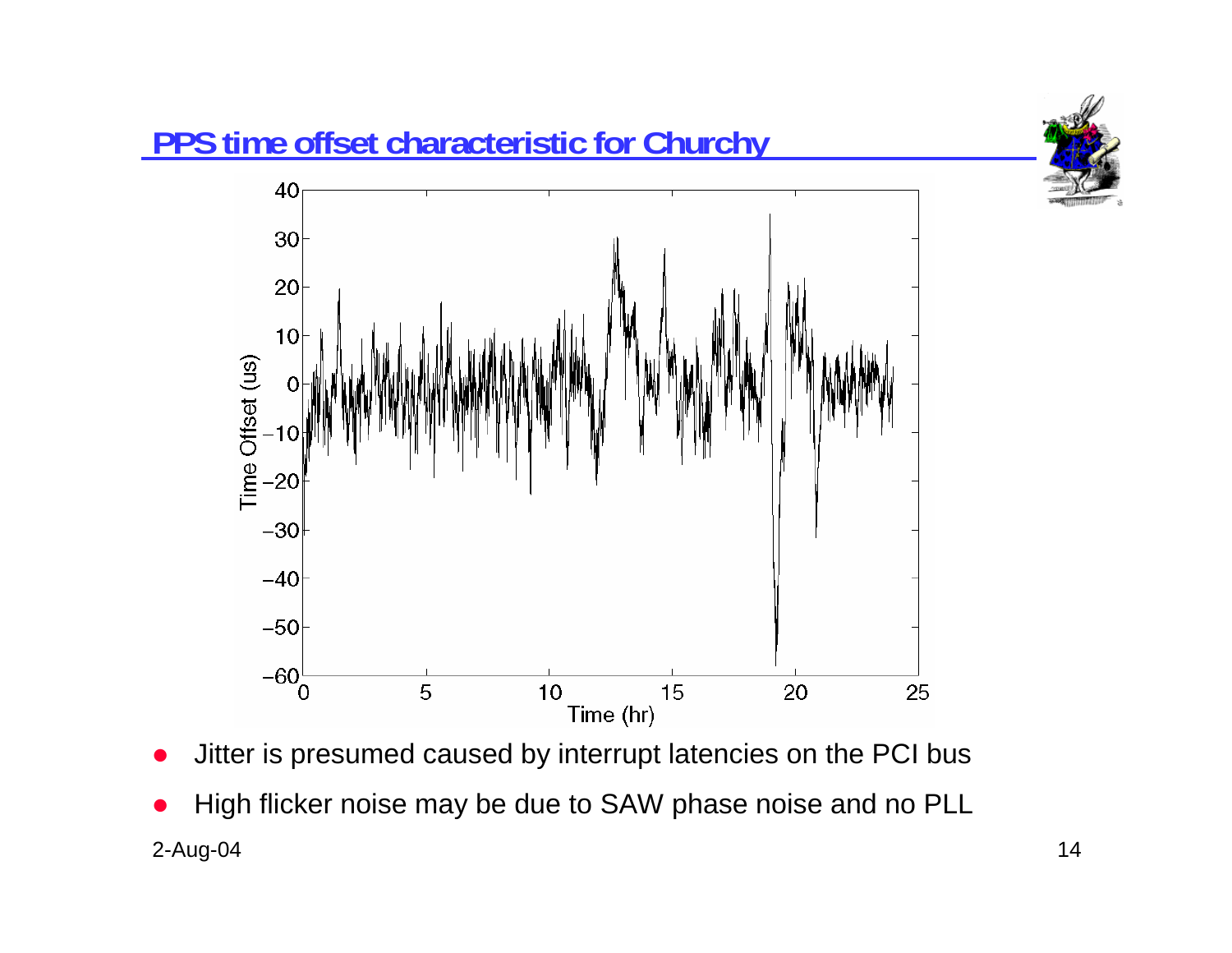#### **Present status**



- O The kernel modifications have been implemented for FreeBSD, Linux, Alpha and SunOS
- O The current version is in current FreeBSD and Linux public distributions
- O An older version, but with resolution only to the microsecond, is in current Alpha and Solaris licensed products
- O A standard PPS application program interface (PPSAPI) has been proposed to the IETF and supported in all kernels